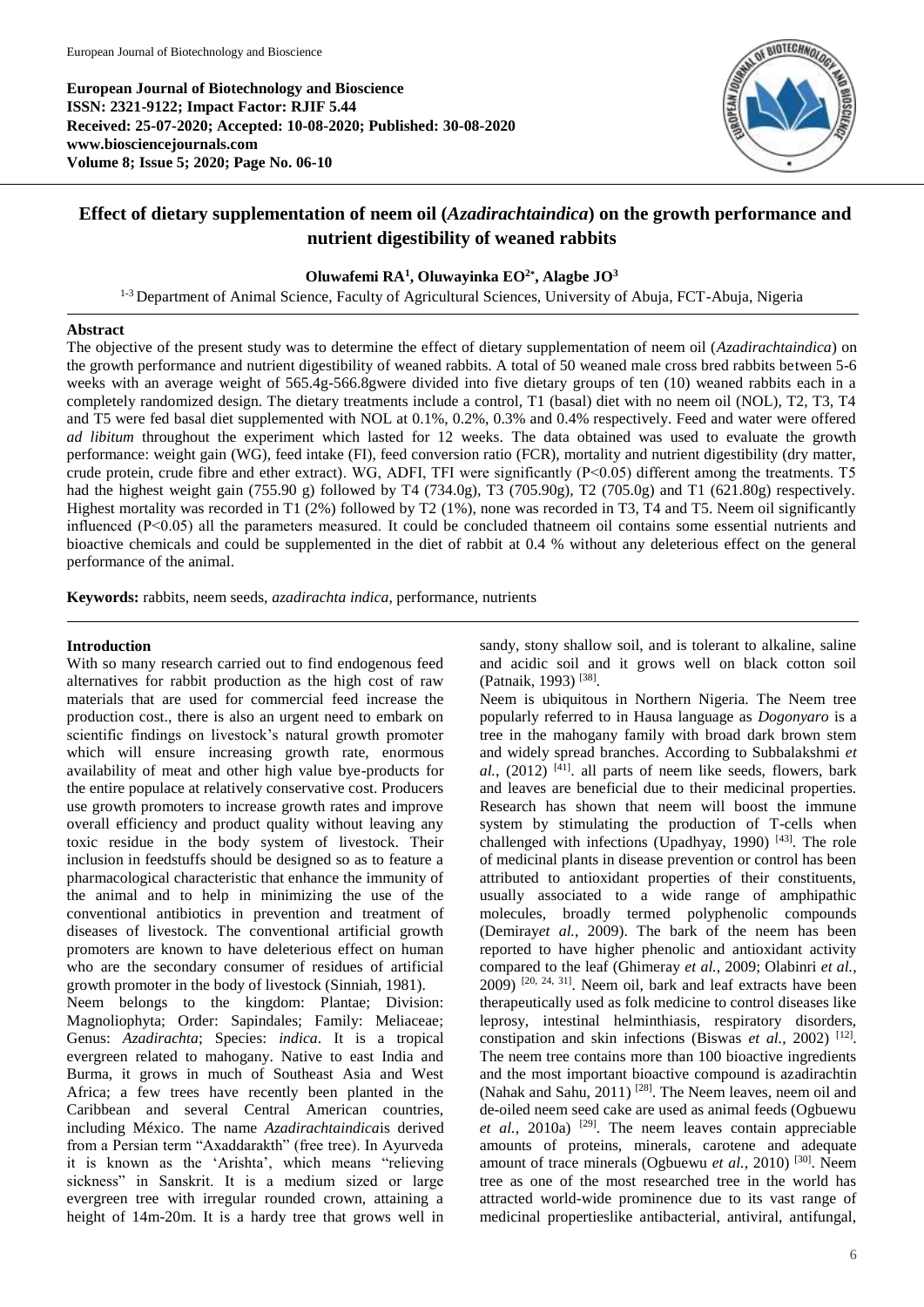antiprotozoal, hepatoprotective and other various properties without showing any adverse effect (Kale *et al.*, 2003)<sup>[26]</sup>.

The compounds in neem have been divided into two major classes; isoprenoids and others (Singh *et al.*, 1996). The isoprenoids include diterpenoids and triterpenoids containing protomeliacins, limonoids, azadirone and its derivatives, gedunin and its derivatives, vilasinin type of compounds and Csecomeliacins such as nimbin, salanin and azadirachtin.

The none-isoprenoids include proteins (amino acids) and carbohydrates (polysaccharides), sulphurous compounds, polyphenolics such as flavonoids and their glycosides, dihydrochalcone, coumarin and tannins, aliphatic compounds and several fatty acids (dodecanoic, tetradecanoic, elcosanic, etc). (Zengin *et al.,* 2016a, Zengin *et al.,* 2016b) [44, 45] .

## **Materials and Methods Experimental Site**

The study was carried out at University of Abuja Teaching and Research farm, Airport road, Abuja. In Gwagwalada area council of the Federal Capital Territory, Abuja. Gwagwalada is situated in the North central zone of Nigeria., Lying at the latitude N 9.0765 and longitude E 7.3986 at an average elevation of 476m above sea level.

## **Collection and processing of Neem oil (NOL)**

Neem seeds were collected from Gwagwalada, Abuja and identified at the department of biological sciences, University of Abuja, Nigeria. The seeds of Neem were separated from the seed coats manually and sundried for 2 weeks.

The dried seeds were granulated into coarse particles using a blender (Model Ap-DKL, Samsung). Oil was extracted using the soxhlet extraction method; it was later poured into a well labeled container for further analysis.

#### **Experimental animals and their management**

Fifty (50) apparently healthy, cross bred weaned male rabbits with average initial body weight of 565.4g-566.8g were used for the study and were randomly allotted into Five Treatments with ten (10) rabbits per treatment designated as treatment 1, 2, 3, 4 and 5 in a Completely Randomized Design (CRD), animals were kept in an all wired hutch measuring  $35 \times 35 \times 55$ cm (width  $\times$  length  $\times$ height).

All treatments have 5 replicates with two (2) rabbits per replicate.

After 14 days of acclimatization, all rabbits were fed diets corresponding to their treatments and given prophylactic treatment with broad-spectrum medication (Kepromec®) against endoparasites and helminthes infestation before the commencement of the experiment. Feed and water was given *ad libitum* and all other management practices were strictly adhered to.

#### **Experimental Diets**

Basal were formulated to meet the nutritional requirement for rabbits according to NRC  $(1977)$ <sup>[40]</sup>.

- Treatment 1 Basal diet + 0 % NOL
- Treatment  $2 Basal diet + 0.1 % NOL$
- Treatment  $3 -$ Basal diet  $+ 0.2$  % NOL
- Treatment  $4 Basal diet + 0.3 % NOL$
- Treatment  $5 -$ Basal diet  $+ 0.4$  % NOL

#### **Measurements**

Daily feed consumption (g) = Amount of feed Supplied−Amount of feed left. Feed conversion ratio (FCR) = Dry Matter Intake (g)  $\times$  100

Live weight gain.

Average daily gain  $(ADG)$  = Final body weight – Initial body weight.

Total days of the experiment.

## **Digestibility Trial**

At the last week of the experiments, fifteen (15) rabbits (3 per treatment) were randomly selected and were housed individually in metabolic cages which allow separation of faeces and urine. Each cage was provided with manual feeder and drinker.

The digestibility study lasted seven days, average feed consumption 48.60 – 49.04g was accurately determined during the whole experiment period and faeces were collected for seven days as a collection period (Perez *et al.*, 1995)., the collection was performed at approximately 09:00h each morning before the next daily ration was provided. The rabbits are fed measured amounts of feed and the left over feed and faeces voided are carefully measured. 5% of faeces voided were dried at  $80^{\circ}$ C in an oven for 24 hours. The dried faecal samples were stored in air-tight container for chemical analysis. This can be represented using the equation;

$$
\text{Digestibility } (\%) = \frac{C_{\text{feed}} - C_{\text{faces}}}{C_{\text{feed}}} \times 100
$$

Where C<sub>feed</sub> and C<sub>faeces</sub> refer to the amount of feed eaten and faecal excreted respectively.

The proximate composition of the diets and faecal samples were determined according to AOAC (1990).

#### **Statistical Analysis**

All data were subjected to one -way analysis of variance (ANOVA) using SPSS (18.0) and significant means were separated using Duncan multiple range tests (Duncan, 1955) [39]. Significant was declared if  $P \le 0.05$ .

#### **Results and Discussion**

## **Proximate composition of experimental diet**

Table 1 shows the proximate composition of experimental diet. The proximate components contained crude protein (18.22 %), crude fibre (13.22 %), ether extract (3.20 %), ash (6.15 %) and energy (2566.5 kcal/kg). The crude protein, crude fibre and energy values reported in this experiment is in agreement with the findings of Ahmed *et al.* (2018); Alagbe and Oluwafemi  $(2019)$  <sup>[5, 7]</sup>. But contrary to the reports of Ahmed *et al.* (2019)<sup>[6]</sup>. When thyme oil was fed to growing rabbits. However, all values were within the nutritional requirement of growing rabbits according to NRC (1977)  $[40]$ . Adequate intake of dietary fibre lowers the serum cholesterol level, risk of coronary heart disease, constipation and colon and breast cancer (Fashola, 2011; Alagbe, 2019; Olanipekun *et al.,* 2016) [7, 8, 36]. Ash content gives an indication of the amount of minerals present in a feed, which are important in many biochemical reactions functioning as co-enzyme and aid physiological functioning of the major metabolic processes in the body (Ojewuyi *et*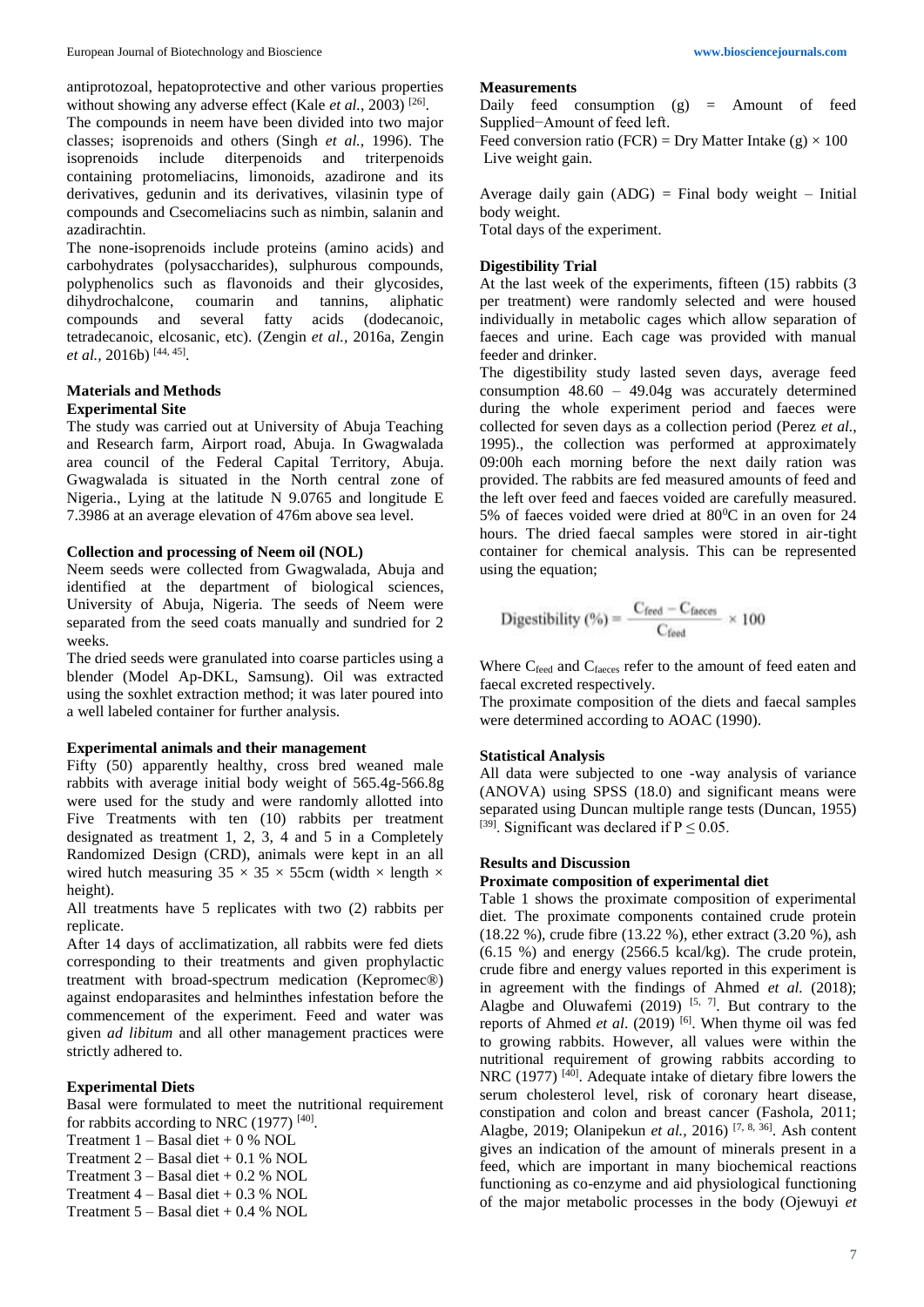*al.*, 2014) [37] .

**Table 1:** Chemical composition of experimental diet

| <b>Materials</b>                              | Quantity (Kg)                                 |  |  |  |  |
|-----------------------------------------------|-----------------------------------------------|--|--|--|--|
| Maize                                         | 30.0                                          |  |  |  |  |
| Wheat offal                                   | 20.0                                          |  |  |  |  |
| Soya meal                                     | 16.25                                         |  |  |  |  |
| Groundnut cake                                | 10.0                                          |  |  |  |  |
| Palm kernel meal                              | 20.0                                          |  |  |  |  |
| Bone meal                                     | 2.00                                          |  |  |  |  |
| Limestone                                     | 1.00                                          |  |  |  |  |
| Lysine                                        | 0.01                                          |  |  |  |  |
| Methionine                                    | 0.01                                          |  |  |  |  |
| *Premix                                       | 0.25                                          |  |  |  |  |
| Salt                                          | 0.25                                          |  |  |  |  |
| Total                                         | 100.0                                         |  |  |  |  |
| Calculated analysis                           |                                               |  |  |  |  |
| Crude protein (%)                             | 17.22                                         |  |  |  |  |
| Crude fibre (%)                               | 13.20                                         |  |  |  |  |
| Ether extract (%)                             | 3.02                                          |  |  |  |  |
| Ash $(\%)$                                    | 6.15                                          |  |  |  |  |
| Energy (Kcal/kg)                              | 2566.5                                        |  |  |  |  |
| $D$ ramiy supplied par ko diet: Vit $\Lambda$ | $7.000$ III. Vit E $5$ ma: Vit D <sub>3</sub> |  |  |  |  |

Premix supplied per kg diet: Vit A, 7,000 I.U; Vit E, 5mg; Vit D3, 3000I.U, Vit K, 3mg; Vit B2, 5.5mg; Niacin, 25mg; Vit B12, 16mg; Choline chloride, 120mg; Mn, 5.2mg; Zn, 25mg; Cu, 2.6g; Folic acid, 2mg; Fe, 5g; Pantothenic acid, 10mg; Biotin, 30.5g; Antioxidant, 56mg.

## **Effect of different levels of neem (***Azadirachtaindica***) Oil on the performance of Weaned Rabbits**

Table 2 revealed the performance characteristics of weaned rabbits graded level of neem oil. Initial body weight (IBW), final body weight (FBW), weight gain (WG), average daily weight gain (ADWG), average weekly weight gain (AWWG) and total feed intake (TFI) ranged between  $566.20 - 566.80$  g,  $1188.40 - 1322.10$  g,  $6.21 - 755.9$  g, 8.88 – 10.80 g, 62.18 – 75.60 g and 2900.1 – 3433.1 g respectively. All the values were higher in T4 and T5, intermediate in T2 and T3 and lowest in T1 (P˂0.05). FCR value ranged between  $4.50 - 5.50$  and it was significantly different among the treatments (P˂0.05). Mortality were recorded in T1 and T2 (P˂0.05), none were recorded in the other treatments.

The higher weight gains in T4 and T5 could be attributed to the presence of bioactive chemicals or phytochemicals in neem oil. According to Oluwafemi *et al.* (2020) <sup>[32, 33, 34]</sup>. Phytochemicals performs multiple biological activities such as anti-inflammatory (Hyun *et al*., 2018; Alagbe *et al.,* 2020) [3, 4, 9, 10, 23, 27, 32, 33, 34] . Antibacterial (Tomori*et al*., 2007), antioxidant (Manita and Gaurav, 2020), immunostimulatory (Kavita *et al.,* 2014), antifungal, hepatoprotective and cardiovascular effects (Joy *et al*., 2019; Olafadehan *et al.,* 2020), antiviral (Olafadehan *et al*., 2020) [32, 33] .

Bioactive chemicals include: tannins, saponins, flavonoids, alkaloids, phenols, terpenoids etc. The supplementation of neem oil in the diet of the animals promotes eubiosis, thus enhancing the activities of beneficial bacteria (lactobacilli) and lowering pathogenic bacteria (Alagbe *et al*., 2020) [3, 4, 9, 10, 23, 27, 32, 33, 34] . This result is in agreement with the findings of Ikyume *et al.* (2019); Cardinal *et al.* (2007); Castellini *et al*. (2007); Abd El-Hady *et al*. (2013) [21, 25, 15, 16 1] . but contrary to the reports of Eiben *et al*.(2008); Musa *et al*.  $(2020)$ <sup>[18, 27]</sup>.

On feed additives as they affect the fattening performance of rabbits. Mortality was not recorded in T3, T4 and T5; this

could be possibly attributed to the presence of phenols, saponins and tannins. According to Hollman (2001), phenols are strong antioxidants capable of scavenging free radicals. Tannins possess antibacterial and antiviral activities (Adisa *et al*., 2010; Enzo, 2007) while saponins have been suggested to be involved in antimicrobial and anti-inflammatory activities (Cheeke 2000; Alagbe *et al*., 2019; Akintayo and Alagbe, 2020). <sup>[7, 8, 36, 3, 4]</sup>.

**Table 2:** Effect of different levels of neem (*Azadirachtaindica*) oil on the performance of weaned rabbits

| <b>Parameters</b>                                                                                            | T1                  | <b>T2</b>          | T3                                                                      | T4                  | T5                                                                                                             | <b>Sem</b> |  |  |
|--------------------------------------------------------------------------------------------------------------|---------------------|--------------------|-------------------------------------------------------------------------|---------------------|----------------------------------------------------------------------------------------------------------------|------------|--|--|
| IBW(g)                                                                                                       | 566.60              | 565.40             | 566.80                                                                  | 566.50              | 566.20                                                                                                         | 0.31       |  |  |
| FWG(g)                                                                                                       |                     |                    | 1188.40° 1270.40 <sup>b</sup> 1272.70 <sup>b</sup> 1300.50 <sup>a</sup> |                     | 1322.10 <sup>a</sup>                                                                                           | 9.98       |  |  |
| WG(g)                                                                                                        | $621.80^{\circ}$    | $705.00^{\rm a}$   | 705.90 <sup>b</sup>                                                     | 734.00 <sup>a</sup> | $755.90^{\rm a}$                                                                                               | 2.11       |  |  |
| ADWG(g)                                                                                                      | $8.88$ <sup>d</sup> | 10.07 <sup>c</sup> | 10.08 <sup>c</sup>                                                      | 10.48 <sup>b</sup>  | $10.80^{\rm a}$                                                                                                | 0.87       |  |  |
| AWWG(g)                                                                                                      | 62.18 <sup>d</sup>  | 70.50 <sup>c</sup> | 70.59c                                                                  | 73.40 <sup>b</sup>  | $75.60^{\rm a}$                                                                                                | 0.04       |  |  |
| TFI(g)                                                                                                       |                     |                    |                                                                         |                     | 3433.10 <sup>a</sup> 3420.10 <sup>a</sup> 3411.80 <sup>a</sup> 3409.20 <sup>a</sup> 2900.10 <sup>b</sup> 11.76 |            |  |  |
| <b>FCR</b>                                                                                                   | 5.50 <sup>a</sup>   | $4.85^{b}$         | 4.83 <sup>b</sup>                                                       | 4.64 <sup>c</sup>   | 4.50 <sup>d</sup>                                                                                              | 0.02       |  |  |
| MORT.                                                                                                        | 2.00                | 1.00               |                                                                         |                     |                                                                                                                | 0.01       |  |  |
| differ<br>different<br>with<br>Means<br>superscripts<br>the<br>row<br>in<br>same<br>significantly $(P<0.05)$ |                     |                    |                                                                         |                     |                                                                                                                |            |  |  |

Initial body weight (IBW); final body weight (FBW); weight gain (WG); average daily weight gain (ADWG); average weekly weight gain (AWWG) and total feed intake (TFI).

#### **Nutrient digestibility of rabbits fed graded levels of neem oil**

Nutrient digestibility of rabbits fed graded levels of neem oil is presented in Table 3. Dry matter, crude protein, crude fibre and ether extract digestibility ranged between 75.11 – 89.30 %, 60.22 – 78.90 %, 50.92 – 69.31 % and 67.89 – 70.47 % respectively. There was a significant difference in the parameters measured (P˂0.05).This result is in agreement with the findings of Omokore and Alagbe (2019) [36, 11, 13, 22, 19, 4, 10, 23] .

Bassiony *et al.* (2015); Bölükbaşi *et al*. (2006); Çabuk*et al.* (2003); Gaafar *et al*. (2014); Shittu *et al.* (2020) when pumpkin (Cuncurbitamoschata) and black seed (Nigella sativa) oils were supplemented in the diets of rabbits but contrary to the reports of Taiwo *et al.* (2005); Oso *et al*.  $(2006)$ <sup>[42, 35]</sup>.

When weaned rabbits were fed rice millings waste based diets. Bioactive chemicals in neem oil ensure proper absorption of nutrient among animals in T4 and T5, thus ensuring better feed conversion among animals.

**Table 3:** Nutrient digestibility of rabbits fed graded levels of neem oil

| Parameters $(\% )$                                                                | Т1                 | Т2                 | Т3                 | Т4                 | Т5                 | <b>Sem</b> |  |  |
|-----------------------------------------------------------------------------------|--------------------|--------------------|--------------------|--------------------|--------------------|------------|--|--|
| Dry matter                                                                        |                    | 79.21 <sup>b</sup> | 80.93 <sup>b</sup> | $85.33^{\circ}$    | 89.30 <sup>a</sup> |            |  |  |
| Crude protein                                                                     | $60.22^{\circ}$    | 65.97 <sup>b</sup> | 69.03 <sup>b</sup> | 71.41 <sup>a</sup> | 78.90 <sup>a</sup> |            |  |  |
| Crude fibre                                                                       | 50.92 <sup>b</sup> | 57.90 <sup>b</sup> | 61.88 <sup>a</sup> | 68.81 <sup>a</sup> | 69.31 <sup>a</sup> |            |  |  |
| Ether extract                                                                     | 67.89 <sup>b</sup> | 61.80 <sup>b</sup> | 67.98 <sup>a</sup> | $69.41^a$          | 70.47 <sup>a</sup> |            |  |  |
| different<br>Means<br>with<br>superserints<br>the<br>same<br>$r_{\Omega U}$<br>1n |                    |                    |                    |                    |                    |            |  |  |

me row with different superscripts differ significantly (*P*<0.05)

#### **Conclusion**

Bioactive chemicals in neem oil which may have acted singly or in synergy with one another ensure proper absorption of nutrients among animals in T4 and T5, thus ensuring better feed conversion among animals. *A. indica*in diets of growing rabbits had a positive effect on growth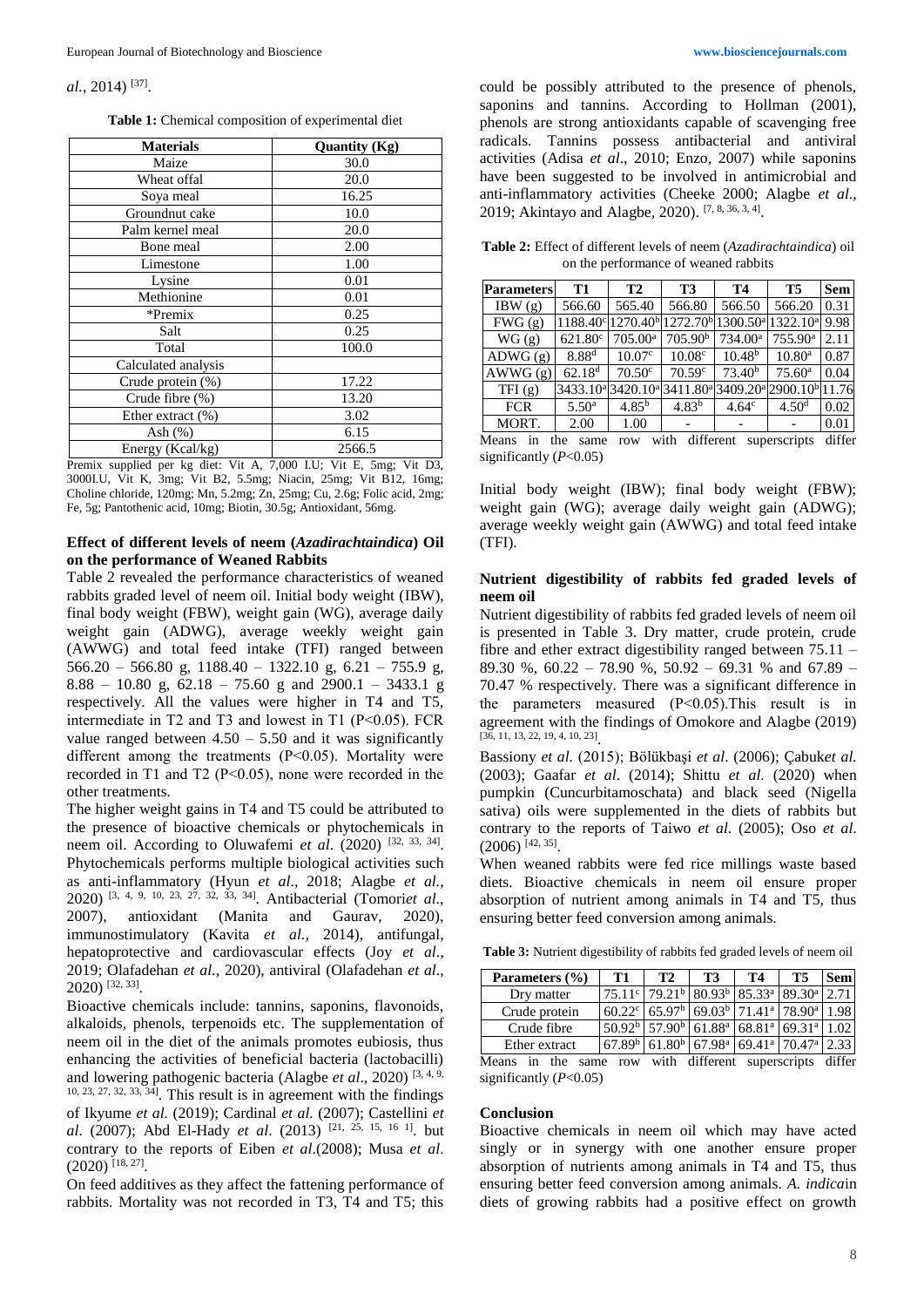performance, feed conversion ratio and on mortality rate.

## **References**

- 1. Abd El-Hady, AM, El-Ghalid OAH, EL-Raffa AM. Influence of a herbal feed additives (digestarom®) on productive performance and blood constituents of growing rabbits*.* Egyptian J. Anim. Prod. 2013; 50(1):27-37.
- 2. AOAC. Association of Official Analytical Chemists. Official Methods of Analysis 19th Edition Washington, DC, 2000, 69-77.
- 3. Akintayo Balogun Omolere M**,** Alagbe, JO. Probiotics and medicinal plants in poultry nutrition: A review. United International Journal for Research and Technology. 2020; 2(1):7-13.
- 4. Alagbe JO, Agubosi OCP, Ajagbe AD, Shittu MD, Akintayo Balogun OM. Performance, haematology and serum biochemical parameters of growing grass cutters fed *Phyllantus amarus* and *Piliostigma thonningii* leaf meal mixture as partial replacement for Soya bean meal. United International Journal for Research and Technology. 2020; 2(1):14-23.
- 5. Ahmed AA. Abdel-Waret, Eman MM, Taha, Karl-Heinz Südekun, Jayant Lohakare, *et al.* Thyme oil inclusion levels in a rabbit ration: Evaluation of productive performance, carcass criteria and meat quality under hot environmental conditions. *Animal Nutrition*. 2018; 4:410e416.
- 6. Ahmed E, Abd El-Azeem, Adham A, Al-Sagheer AH, Daader, Bassiony SM, *et al.* Effect of dietary supplementation with betaine, thyme oil and their mixtures on productive performance of growing rabbits. Zagazig J. Agric. Res. 2019; 46(3):816-827.
- 7. Alagbe JO, Oluwafemi RA. Growth performance of weaner rabbits fed Noni (*Morinda citrifolia*) and *Moringa olifera* leaf mixture as partial replacement of soya bean meal. International Journal of Advanced Biological and Biomedical Research. 2019; 7(2):185- 195.
- 8. Alagbe JO. Proximate, mineral and phytochemical analysis of *Piliostigma thonningii* stems bark and roots. International Journal of Biological, Physical and Chemical Studies. 2019; 1(1):1-7.
- 9. Alagbe JO. Caecal Microbial Population of Growing Grass Cutters (*Thyronoyms Swinderianus*) Fed *Phyllantus Amarus* and *Pilogstigma Thonngii* Leaf Meal Mixture as Partial Replacement for Soya Bean Meal. Concept of Dairy and Veterinary Sciences. 2020; 3(5):350-355.
- 10. Alagbe JO, Shittu MD, Eunice Abidemi Ojo. Prospect of leaf extracts on the performance and blood profile of monogastric – A review. International Journal of Integrated Education. 2020; 3(7):122-127.
- 11. Bassiony S, Elhindawy MM, Attia AE, Ismail IE. Effect of some bioactive components of essential oils on growing rabbits' performance. Zagazig J. Agric. Res. 2015; 42(5):1171-1182.
- 12. Biswas K, Chattopadhyay I, Banerjee RK, Bandyopadhyay U. Biological activities and medicinal properties of Neem *(Azadirachtaindica)* Current Science. 2002; 82(11):1336-1345.
- 13. Bölükbaşi SC, Erhan MK, Özkan A. Effect of dietary thyme oil and vitamin E on growth, lipid oxidation, meat fatty acid composition and serum lipoproteins of

broilers. S. Afr. J. Anim. Sci. 2006; 36:189-196.

- 14. Çabuk M, Alçiçek A, Bozkurt M, Imre N. Antimicrobial properties of the essential oils isolated from aromatic plants and using possibility as alternative feed additives. II. Nat. Anim. Nut. Con. 20s03; 18(20):184-187.
- 15. Castellini C, Cardinali R, Rebollar PG, Dal Bosco A, Jimeno V, Cossu ME, *et al.* Feeding fresh chicory (Chicoriaintybus) to young rabbits: Performance, development of gastro-intestinal tract and imune functions of appendix and Peyer's patch. Anim. Feed Sci. Technol. 2007; 134:56-65.
- 16. Cardinali R, Dal Bosco A, Mourvaki E, Moscati L, Scicutella N, Battistacci L, *et al.* Effect of dietary microencapsulated organic and inorganic acids and essential oils on serum innate and caecal fermentation. In: Proc. Giornate di Coniglicoltura ASIC 2007, Forlí, Italy, 2007a, 133.
- 17. Demiray S, Pintado ME, Castro PML. Evaluation of phenolic profiles and antioxidant activities of Turkish medicinal plants: *Tiliaargentea, Crataegi folium* leaves and *Polygonumbistoa* roots. World Acad. Science England. Technol. 2009; 54:312-317.
- 18. Eiben C, Gippert T, Gódor-Surmann K, Kustos K. Feed additives as they affect the fattening performance of rabbits. Nutrition and Digestive Physiology. 9th World Rabbit Congress–Verona–Italy, 2008, 10-13.
- 19. Gaafar HMA, Ragab AA, El-Reidy KFA. Effect of diet supplemented with pumpkin (Cuncurbitamoschata) and black seed (Nigella sativa) oils on performance of rabbits. In: Growth performance, blood haematology and carcass traits of growing rabbits. Reports and Opinions. 2014; 16:52-59.
- 20. Ghimeray AK, Jin CW, Ghimire BK, Cho DH. Antioxidant activity and quantitative estimation of azadirachtin and nimbin in *Azadirachtaindica A.* Juss grown in foothills of Nepal African Journal of Biotechnology. 2009; 8(13):3084-3091.
- 21. Ikyume TT, Ogu IE, Okwori IA, Shaahu DT. Growth Performance and Apparent Nutrient Digestibility of Grower Rabbits Fed Combinations of Concentrate with Grass and/or Legume Forage. Journal of Multidisciplinary Research and Reviews. 2019; 1(1):41-45.
- 22. Gaafar HMA, Ragab AA, El-Reidy KFA. Effect of diet supplemented with pumpkin (Cuncurbitamoschata) and black seed (Nigella sativa) oils on performance of rabbits. In: Growth performance, blood haematology and carcass traits of growing rabbits. Reports and Opinions. 2014; 16:52-59.
- 23. Shittu MD, Adejumo DO, Ewuola EO, Alaba O, Alagbe JO, Ojebiyi OO, *et al.* Gut morphometric characteristic and ecological response of broiler starter fed varied levels of protein. Asian Journal of Animal Science. 2020; 14(1):33-39
- 24. Ghimeray AK, Jin CW, Ghimire BK, Cho DH. Antioxidant activity and quantitative estimation of azadirachtin and nimbin in *Azadirachtaindica A. Juss* grown in foothills of Nepal African Journal of Biotechnology. 2009; 8(13):3084-3091.
- 25. Ikyume TT, Ogu IE, Okwori IA, Shaahu DT. Growth Performance and Apparent Nutrient Digestibility of Grower Rabbits Fed Combinations of Concentrate with Grass and/or Legume Forage. Journal of